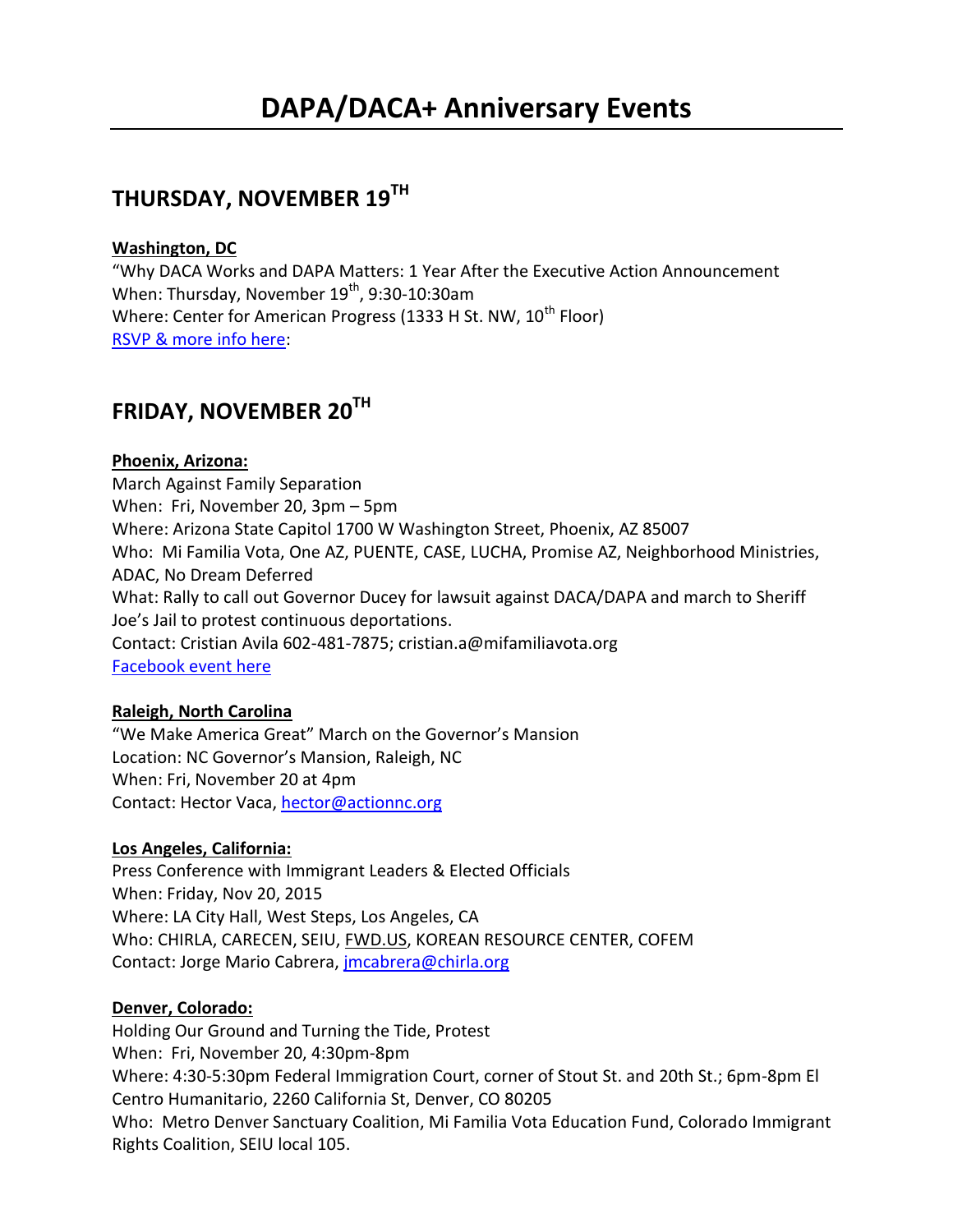What: On the Anniversary of Deferred Action for Parents of Americans, a policy announcement our communities won, stand with Arturo Hernandez Garcia and thousands of other parents who would qualify. Call on the courts to quit stalling. Call on Congress to do their job and pass immigration reform.

Contact: Carla Castedo, (775) 342-7612[, carlac@mifamiliavota.org](mailto:carlac@mifamiliavota.org)

## **Las Vegas, Nevada:**

DAPA Anniversary Action & Press Conference When: Friday, Nov 20, 2015 at 11:00am PT Where: NV Attorney General's Office (555 E Washington Ave # 3900) What: Press Conference at Attorney General Adam Laxalt's office in Las Vegas with iAmerica, PLAN, MFV Contact: Laura Martin, *Imartin@planevada.org* 

## **San Jose, California**

Fight On! Get Ready for the Supreme Court! Action Where: San Jose City Hall (200 E Santa Clara St.) Friday, November 20<sup>th</sup> at 12pm Contact: Victoria Ramirez; [victoria@siren-bayarea.org](mailto:victoria@siren-bayarea.org)

## **Washington, DC**

DAPA Anniversary Press Conference and Rally Location: US Supreme Court building Who: Immigrant leaders with CASA de Maryland November 20<sup>th</sup> at 11:00am Contact: Susana Flores; [Susana@wearecasa.org](mailto:Susana@wearecasa.org)

## **Chicago, Illinois**

DAPA/DACA+ Anniversary Press Conference When: November 20<sup>th</sup>, Time TBD Hosted by Korean American Resource and Cultural Center Contact: Emily Kessel; eakessel@nakasec.org

## **Washington, DC**

March for Immigrant Families and an End to Deportations Location: March from Arlington Courthouse Plaza to the White House When: November 20<sup>th</sup>; March begins at 8:30am, Press Conference in front of White House (Lafayette Park) at 11:30am Hosted by: Virginia Coalition of Latino Organizations (VACOLAO), Mason DREAMers, DREAMers of Virginia, DREAMers of Martinsville, National Korean American Service & Education Consortium (NAKASEC), DREAMers Mothers in Action (DMIA), Legal Aid Justice Center's Immigrant Advocacy Program, Just Neighbors, Virginia Latina Advocacy Network, faith community, & other advocacy organizations

### **Annandale, Virginia**

DACA Clinic Hosted by NAKASEC When: Friday, November 20<sup>th</sup>, 6pm-8pm ET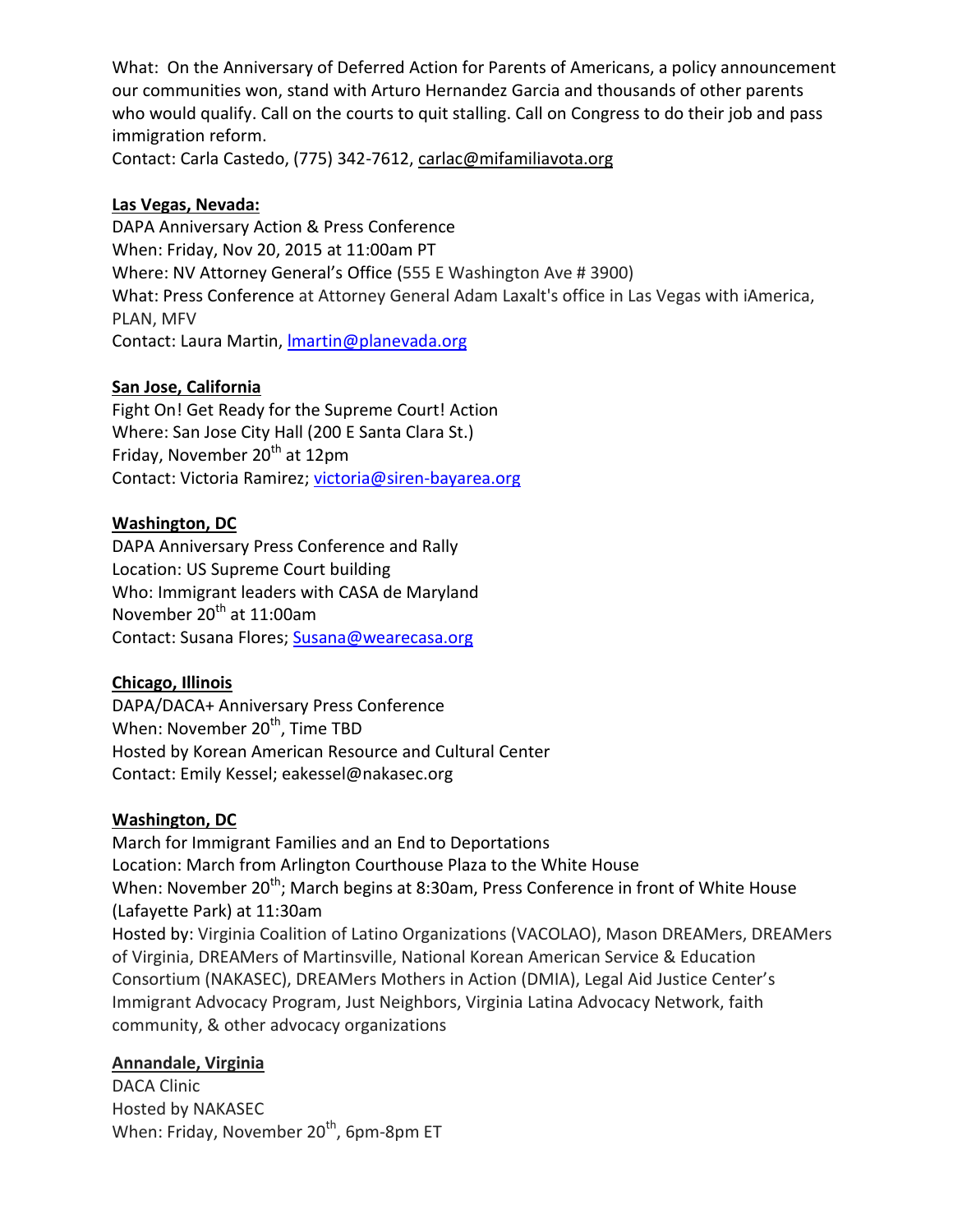Location: NAKASEC Office (7006 Evergreen Court, Suite 200, Annandale, VA 22003)Contact: Emily Kessel; eakessel@nakasec.org

### **Boise, Idaho**

DAPA Anniversary Action Location: TBD When: Friday, November 20<sup>th</sup> Contact: Jennifer Martinez

### **Fresno, California:**

DACA/DAPA Anniversary Action event When: Fri, November 20, 11am Where: Robert E Coyle Federal Building, 2500 Tulare St, Fresno, CA 93721) Who: SEIU-UHW, SEIU 521, Planned Parenthood MarMonte, El Concilio, CIVIIC What: DACA/DAPA Press Conference. Local Elected officials, non-profits, and community leaders will come together for the 1yr Anniversary of the Executive Actions for DACA/DAPA Contact: Samuel Molina 559-473-6096

### **Modesto, CA**

DACA/DAPA Presentation November 20, 2015 11am-12pm Where: 120 S Emerald Ave, Modesto, CA 95351 Who: Franklin Elementary, Healthy Start Program, Parents and Community Members What: Mi Familia Vota will do a presentation on DAPA/DACA programs and an update to community on where the litigation process is currently. **Contact:** Sergio Lara, [sergiol@mifamiliavota.org,](mailto:sergiol@mifamiliavota.org) [209-589-5767](tel:209-589-5767)

### **Mobile, Alabama:**

DAPA Anniversary Vigil When: Fri, November 20 at Time TBD Location: TBD Contact: Frank Barragan, frank@acij.net

### **Reno, Nevada**

Press Conference/ Protest Against AG Laxalt for Blocking Executive Action When: Friday Nov 20, 2015 at 12pm Where: Under the Reno Arch, Downtown, Reno, NV Contact: Laura Martin, lmartin@planevada.org

## **SATURDAY, NOVEMBER 21st**

### **Austin, Texas**

DAPA/DACA+ Anniversary Pilgrimage to the Governor's House When: Sat, November 21, 7am –12pm What: March to the Governor's Mansion after the 2 day pilgrimage, there will be a march starting at 9am to the governor's mansion and at noon when we get there, there will be a rally against Gov. Abbott.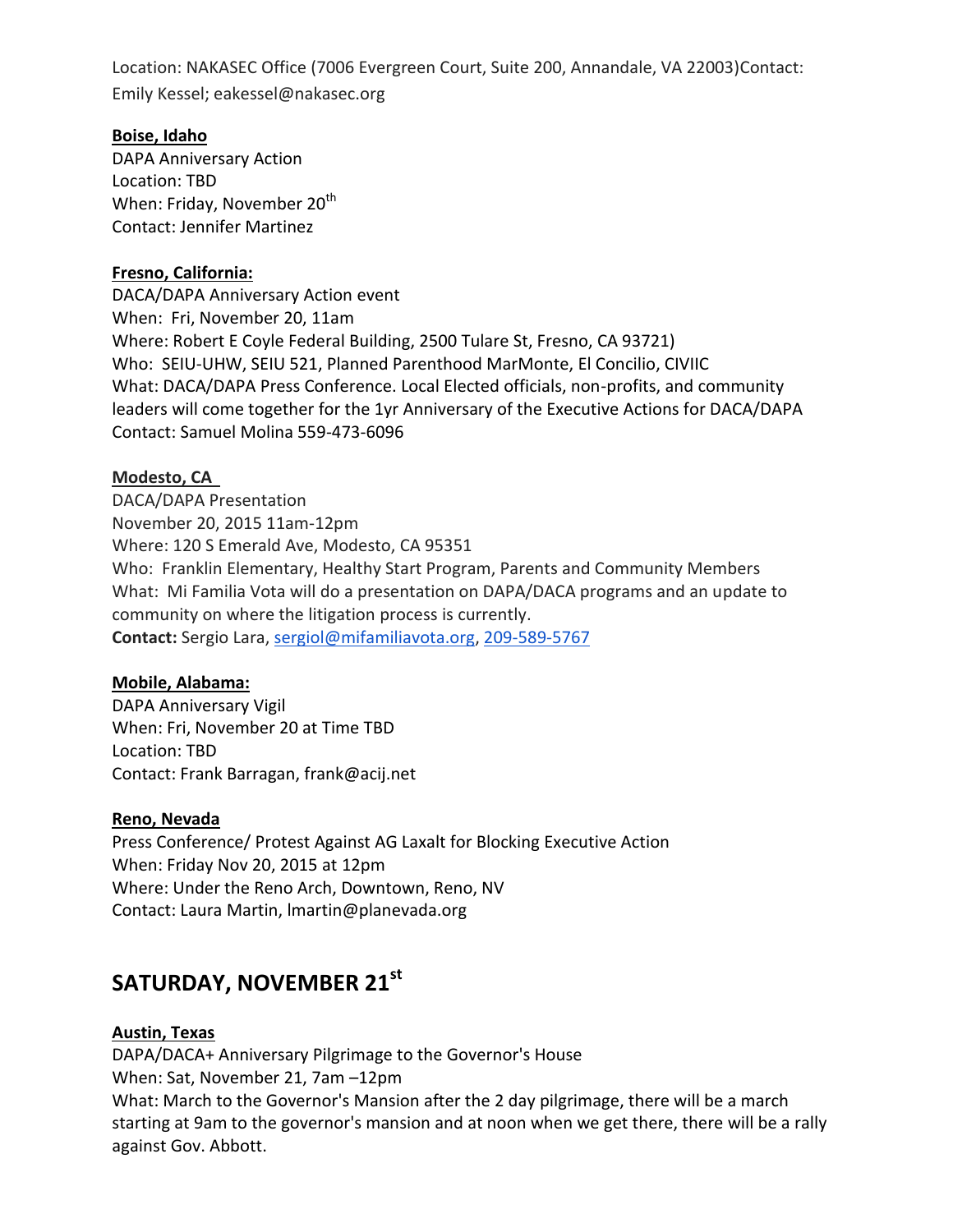Who: Worker's Defense Project Contact: Selene M. Gomez 210-762-0998

### **Phoenix, Arizona**

Citizenship Fair #WeAreReady When: Sat, November 21, 10am – 6pm Where: Camelback High School, 4612 N 28th St, Phoenix, AZ 85016 Who: Mi Familia Vota, CASE, LUCHA, Univision What: Assist 75-100 Legal Permanent Residents with their N 400 applications Contact: Cristian Avila 602-481-787[5 cristian.a@mifamiliavota.org](mailto:cristian.a@mifamiliavota.org)

#### **Tucson, Arizona**

Citizenship Workshop #WeAreReady When: Sat, November 21, 9am – 4pm Where: 1660 W Ruthrauff Rd, Tucson, AZ 85705, USA [\(map\)](https://maps.google.com/maps?hl=en&q=1660%20W%20Ruthrauff%20Rd%2C%20Tucson%2C%20AZ%2085705%2C%20USA) Who: Mi Familia Vota, Keep Tucson Together What: Assist 50-60 Legal Permanent Residents with N-400 applications. Contact: Eduardo Sainz 520-245-6382

### **Pueblo, Colorado**

DACA/DAPA Canvass When: Saturday, Nov 21, 2015 10am-4pm Where: Mi Familia Vota office. 119 e Abriendo Pueblo CO 81004 What: To mobilize the community for the anniversary of DACA DAPA. Will recruit volunteers and have a major canvass with 10-15 volunteers Who: Mi Familia Vota Contact: Nicole Montoya 7195420229 [nicole.m.montoya@gmail.com](mailto:nicole.m.montoya@gmail.com)

### **Aurora CO**

1 year Anniversary of DAPA Canvass Event What: Members of the community will go out and collect pledge to Vote cards and will register people to vote. Where: 4730 Oakland St, Suite 210, Denver, CO 80239, USA When: 11/21/2015 10:30 AM - 2:00 PM Contact: Salvador Hernandez, [702-353-8979](tel:702-353-8979)

### **Las Vegas, Nevada**

Citizenship Workshop When: Saturday. November 21<sup>st</sup>, 2015 at 3pm PT Where: Hermandad Mexicana Who: Mi Familia Vota, IAmerica, PLAN, Culinary Union 226, others What: Citizenship Workshop Contact: Laura Martin, *Imartin@planevada.org* 

### **San Antonio, Texas**

Juntos Podemos Workshop When: Sat, November 21, 10am – 2pm Where: 1416 E Commerce St, San Antonio, TX 78205 Who: Mi Familia Vota